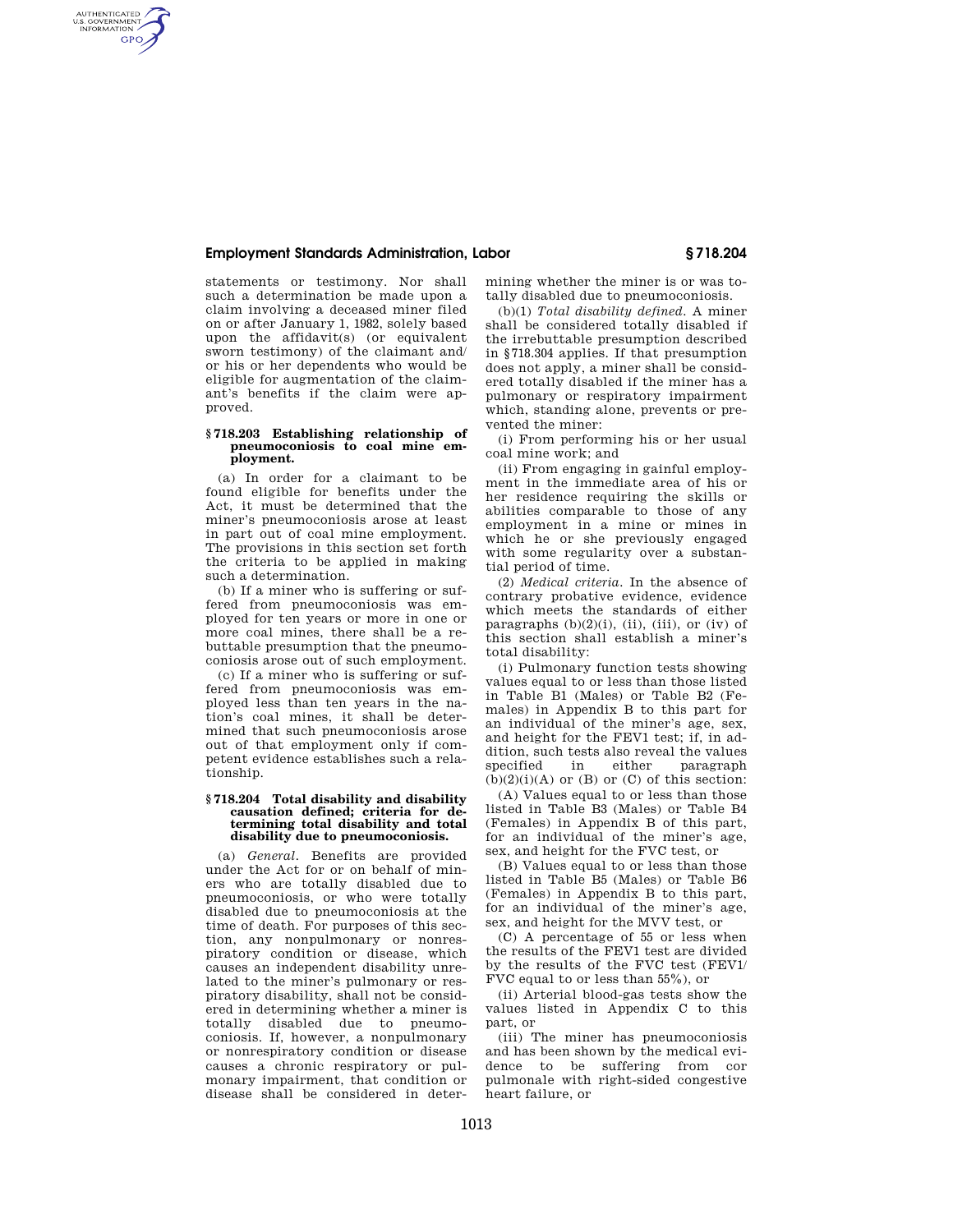(iv) Where total disability cannot be shown under paragraphs  $(b)(2)(i)$ , (ii), or (iii) of this section, or where pulmonary function tests and/or blood gas studies are medically contraindicated, total disability may nevertheless be found if a physician exercising reasoned medical judgment, based on medically acceptable clinical and laboratory diagnostic techniques, concludes that a miner's respiratory or pulmonary condition prevents or prevented the miner from engaging in employment as described in paragraph (b)(1) of this section.

(c)(1) *Total disability due to pneumoconiosis defined.* A miner shall be considered totally disabled due to pneumoconiosis if pneumoconiosis, as defined in §718.201, is a substantially contributing cause of the miner's totally disabling respiratory or pulmonary impairment. Pneumoconiosis is a ''substantially contributing cause'' of the miner's disability if it:

(i) Has a material adverse effect on the miner's respiratory or pulmonary condition; or

(ii) Materially worsens a totally disabling respiratory or pulmonary impairment which is caused by a disease or exposure unrelated to coal mine employment.

(2) Except as provided in §718.305 and paragraph  $(b)(2)(iii)$  of this section, proof that the miner suffers or suffered from a totally disabling respiratory or pulmonary impairment as defined in paragraphs  $(b)(2)(i)$ ,  $(b)(2)(ii)$ ,  $(b)(2)(iv)$ and (d) of this section shall not, by itself, be sufficient to establish that the miner's impairment is or was due to pneumoconiosis. Except as provided in paragraph (d), the cause or causes of a miner's total disability shall be established by means of a physician's documented and reasoned medical report.

(d) *Lay evidence.* In establishing total disability, lay evidence may be used in the following cases:

(1) In a case involving a deceased miner in which the claim was filed prior to January 1, 1982, affidavits (or equivalent sworn testimony) from persons knowledgeable of the miner's physical condition shall be sufficient to establish total (or under §718.306 partial) disability due to pneumo-

**§ 718.204 20 CFR Ch. VI (4–1–10 Edition)** 

coniosis if no medical or other relevant evidence exists which addresses the miner's pulmonary or respiratory condition.

(2) In a case involving a survivor's claim filed on or after January 1, 1982, but prior to June 30, 1982, which is subject to §718.306, affidavits (or equivalent sworn testimony) from persons knowledgeable of the miner's physical condition shall be sufficient to establish total or partial disability due to pneumoconiosis if no medical or other relevant evidence exists which addresses the miner's pulmonary or respiratory condition; however, such a determination shall not be based solely upon the affidavits or testimony of the claimant and/or his or her dependents who would be eligible for augmentation of the claimant's benefits if the claim were approved.

(3) In a case involving a deceased miner whose claim was filed on or after January 1, 1982, affidavits (or equivalent sworn testimony) from persons knowledgeable of the miner's physical condition shall be sufficient to establish total disability due to pneumoconiosis if no medical or other relevant evidence exists which addresses the miner's pulmonary or respiratory condition; however, such a determination shall not be based solely upon the affidavits or testimony of any person who would be eligible for benefits (including augmented benefits) if the claim were approved.

(4) Statements made before death by a deceased miner about his or her physical condition are relevant and shall be considered in making a determination as to whether the miner was totally disabled at the time of death.

(5) In the case of a living miner's claim, a finding of total disability due to pneumoconiosis shall not be made solely on the miner's statements or testimony.

(e) In determining total disability to perform usual coal mine work, the following shall apply in evaluating the miner's employment activities:

(1) In the case of a deceased miner, employment in a mine at the time of death shall not be conclusive evidence that the miner was not totally disabled. To disprove total disability, it must be shown that at the time the